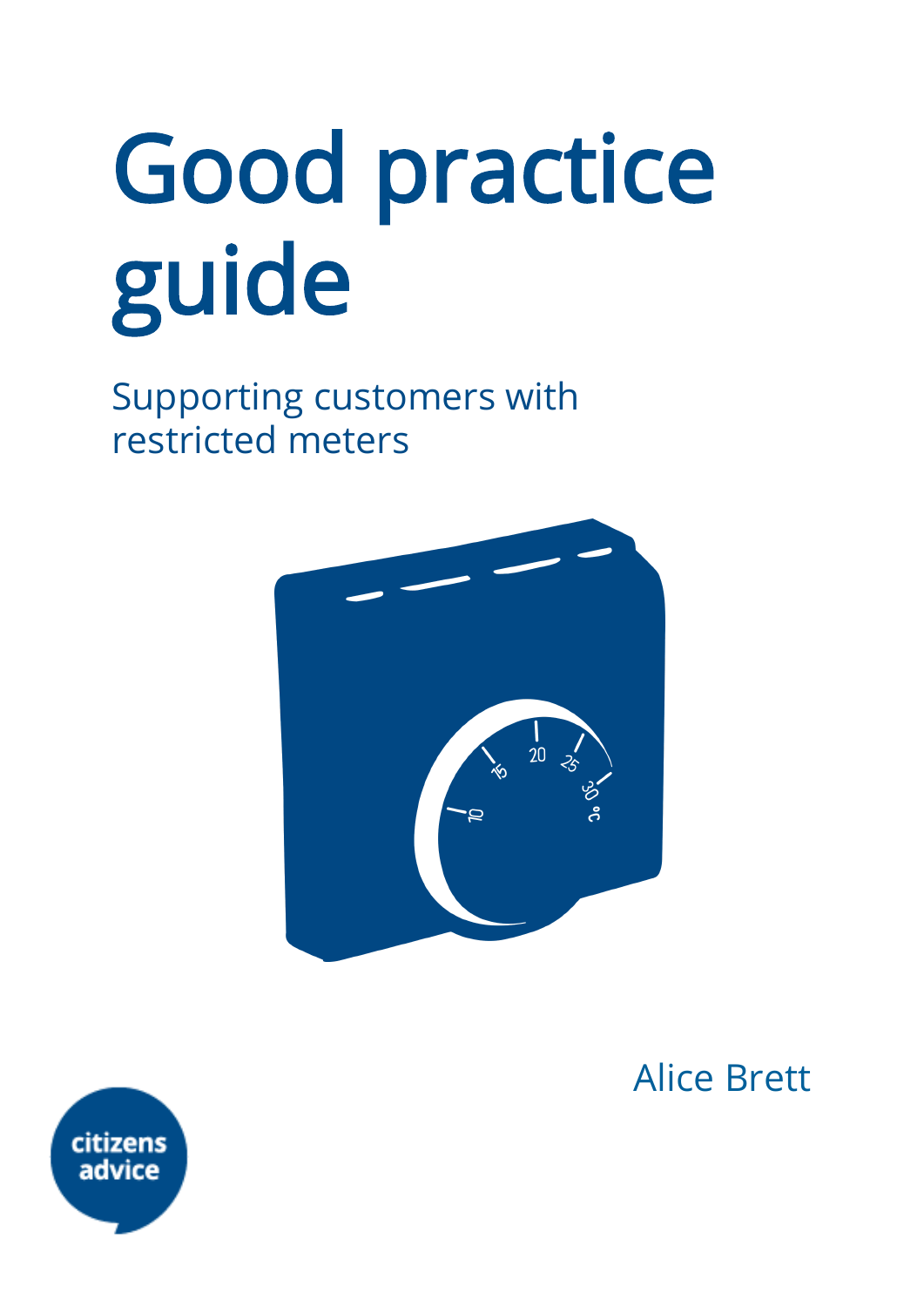# <span id="page-1-0"></span>**Contents**

| <b>Contents</b>                                                                  |     |
|----------------------------------------------------------------------------------|-----|
| <b>Summary</b>                                                                   | 3   |
| 1. Provide additional customer service support for restricted meter<br>customers | 4   |
| 2. Give customers clear and timely information about the remedy                  | 5   |
| 3. Apply the Informed Choices principles                                         | 8   |
| 4. Ensure customers have a choice of tariffs                                     | 9   |
| 5. Accurately bill new restricted meter customers                                | 10. |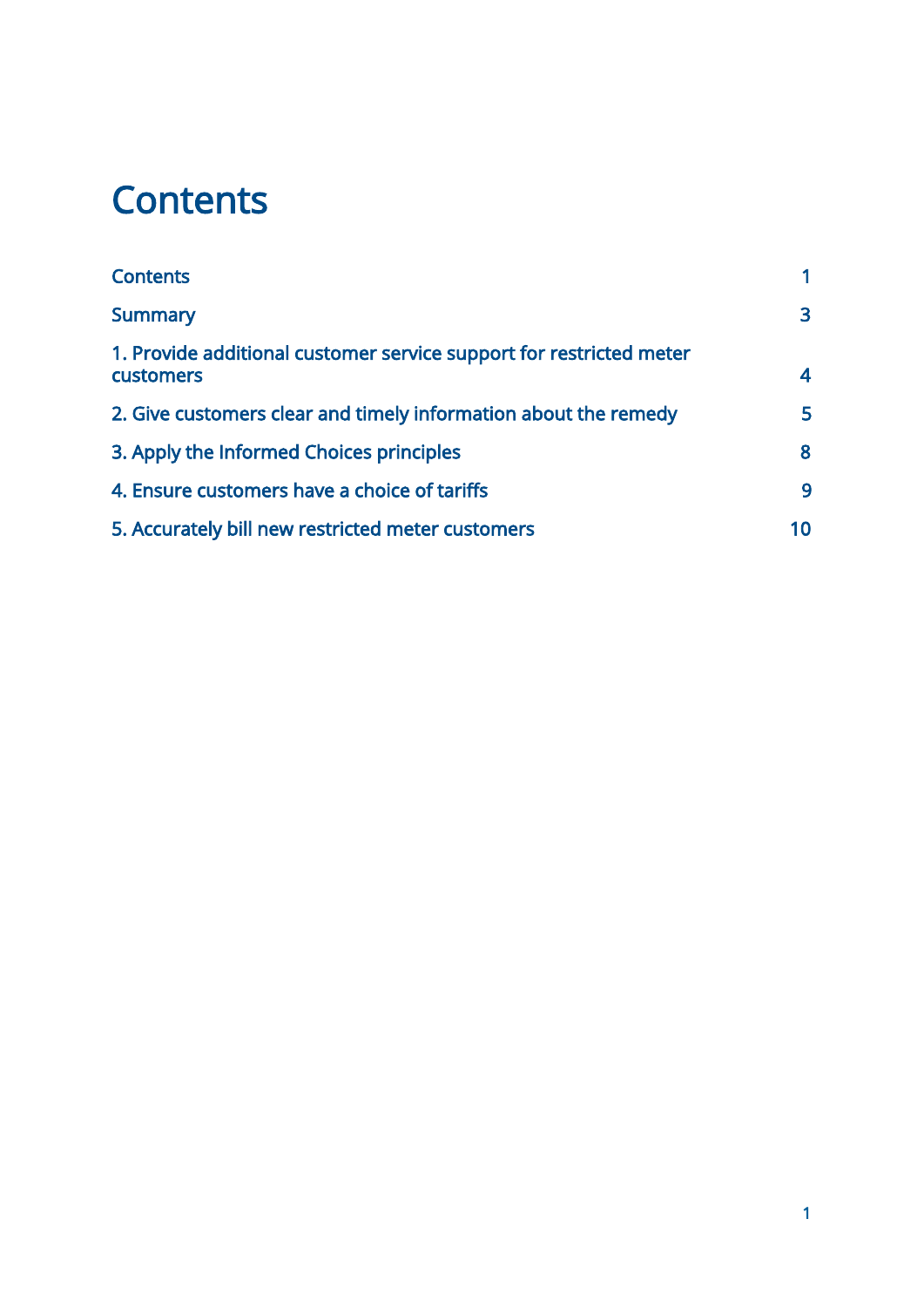# <span id="page-2-0"></span>**Summary**

The CMA investigation into the energy market<sup>1</sup> proposed a remedy to prevent adverse effects on competition for restricted meter customers. The remedy takes effect from September 2017 and includes electricity customers with Economy 10, Total Heating Total Control, ComfortPlus and other restricted meters. It excludes households with smart<sup>2</sup>, prepayment (who have been excluded from the remedy as their tariff costs are limited by the prepayment price cap<sup>3</sup>) and Economy 7 meters.

#### What is a restricted meter?

A restricted meter allows for electricity customers to be charged lower rates for electricity used at times with reduced overall demand. Some restricted meters can have multiple off-peak timings. Currently not all restricted meters customers are provided with clear guidance on their consumption windows or detailed information about their usage. These customers are also often unable to switch providers without replacing their electricity meter, and are not offered the range of tariffs available to single rate meter customers.

The CMA remedy will allow customers to switch to a single rate tariff without a meter change or additional charges, and ensure they are provided with information about their tariff and consumption<sup>4</sup>. The remedy has been developed as a temporary solution for restricted meter customers, with the expectation that the installation of smart meters will bring down the barriers these customers face. The remedy is therefore due to run until the expected completion of the smart meter rollout.

Citizens Advice's guide highlights the existing good practice in the industry as well as areas for improvement. It has been informed by interviews with the largest 6 suppliers (British Gas, EDF Energy, E.ON, npower, ScottishPower and SSE), who supply the vast majority of restricted meter customers.

Each supplier has a unique customer base and business model, with different numbers of restricted meter customers and configurations. This guide is intended to help suppliers identify areas for improvement or new practices they

<sup>&</sup>lt;sup>1</sup> Competition and Market Authority: **Energy market [investigation](https://www.gov.uk/cma-cases/energy-market-investigation) 2016** 

<sup>2</sup> Including SMETS1, SMETS2, or any meter that has a functionality similar to a Smart Metering System.

<sup>&</sup>lt;sup>3</sup> CMA The Energy Market Investigation [\(Prepayment](https://www.gov.uk/government/uploads/system/uploads/attachment_data/file/584888/energy-market-prepayment-charge-restriction-order-2016.pdf) Charge Restriction) Order 2016

<sup>4</sup> CMA The Energy Market [Investigation](https://assets.publishing.service.gov.uk/media/58513fb5ed915d0aeb0000a0/energy-market-restricted-meters-order-2016.pdf) (Restricted Meters) Order 2016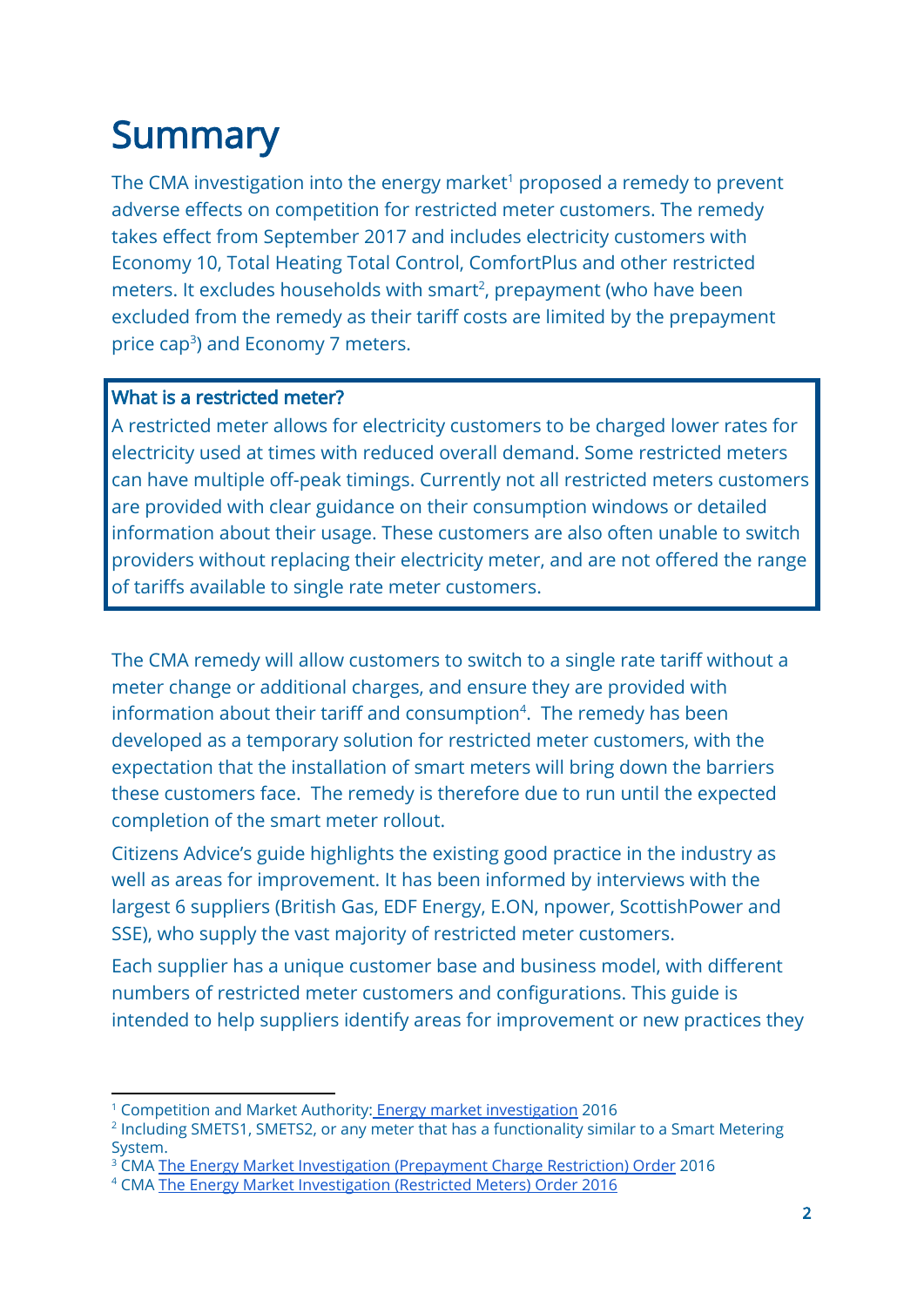can implement. Suppliers should reflect on their own situations, applying and tailoring recommendations as appropriate.

#### Recommendations

- 1. Provide additional customer service support for restricted meter customers.
- 2. Give customers clear and timely information about the remedy.
- 3. Apply the Informed Choices principles<sup>5</sup>.
- 4. Ensure customers have a choice of tariffs.
- 5. Accurately bill new restricted meter customers

# <span id="page-3-0"></span>1. Provide additional customer service support for restricted meter customers

Restricted meter customers can have complex heating configurations, confusing tariffs, and are more likely to be vulnerable $6$ .

## Establish a specialist electric heating team

Some suppliers have set up specialist teams who understand the issues these customers face. A dedicated team ensures that customers can speak directly to an adviser who is able to provide tailored expert advice.

The role of these teams vary by supplier, from acting as an everyday point of contact to any customer with a restricted meter, to an additional role within energy efficiency teams. Issues that these teams assist with include:

- Advice on heating systems and controls
- Bespoke tariff quotes, based on historical usage
- Account reviews
- Information on finance and grants available to electrically heated households
- Tailored energy efficiency advice for electric only households

<sup>&</sup>lt;sup>5</sup> Ofgem - [Modification](https://www.ofgem.gov.uk/system/files/docs/2017/04/slc_25_decision_document_0.pdf) of electricity and gas supply licences to introduce five 'informed choices' principles and remove the majority of the [prescriptive](https://www.ofgem.gov.uk/system/files/docs/2017/04/slc_25_decision_document_0.pdf) sales and marketing rules. 27 April 2017  $^6$  Ofgem - Dynamically [Teleswitched](https://www.ofgem.gov.uk/sites/default/files/docs/2014/11/cover_letter_-_understanding_the_experiences_of_dts_customers_big_sofa_research_report_final_2.pdf) meters and tariffs - Research into consumer experience . 12 November 2014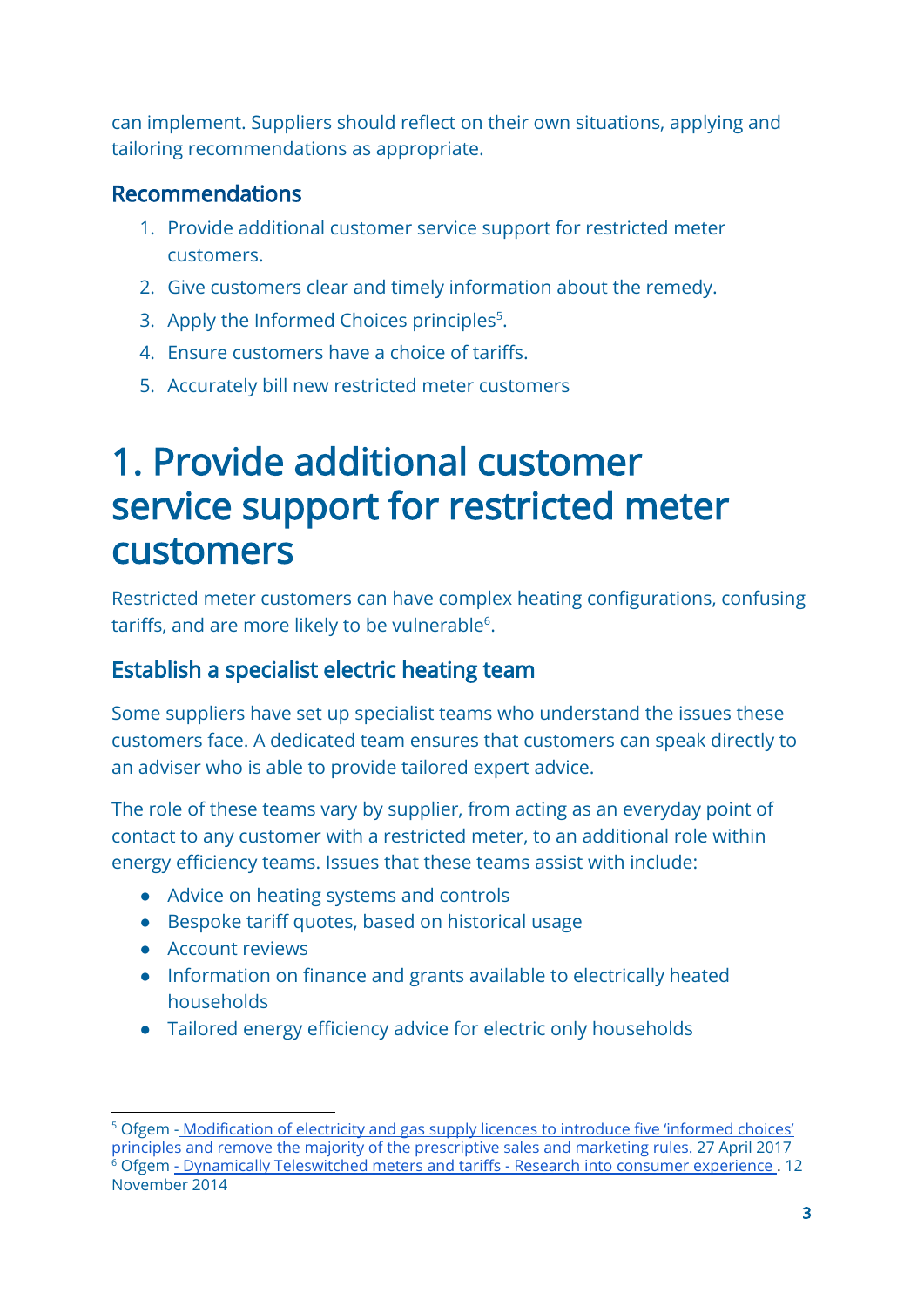

EDF Energy have a specialist team for restricted meter customers. These customers' bills have the contact details for the team so they can easily access information and help.

### Make it easy for customers to get assistance

Suppliers should provide assistance to customers which suits their individual needs. In addition to the usual customer service channels (phone, email, letter, webchat and social media) this can include:

- Home visits
- Drop in sessions in communities with a high proportion of households with electric-heating

Suppliers should:

- Make sure that the customer's tariff name and other keywords are easily searchable on their website
- Post online self-help videos, and embed these into the appropriate pages on their website (for example **E.ON's** on how to read a meters or **[British](http://www.britishgas.co.uk/help-and-advice/save-energy-save-money/Energy-saving-tips/setting-up-electric-storage-heaters.html)** [Gas'](http://www.britishgas.co.uk/help-and-advice/save-energy-save-money/Energy-saving-tips/setting-up-electric-storage-heaters.html)s how to set up a Storage Heater)
- Publish online information leaflets (some good examples are [SSE,](https://sse.co.uk/help/electric-heating) [ScottishPower](https://www.scottishpower.co.uk/pdf/energy-efficiency/electric-heating.pdf) and [npower\)](http://www.npower.com/idc/groups/wcms_content/@wcms/documents/digitalassets/economy_7_tariff.pdf)



SSE have two Energy Liaison Officers who offer home-visits to customers with electric heating. The service is available across Scotland. These officers share their experience and knowledge with the electric heating specialist team.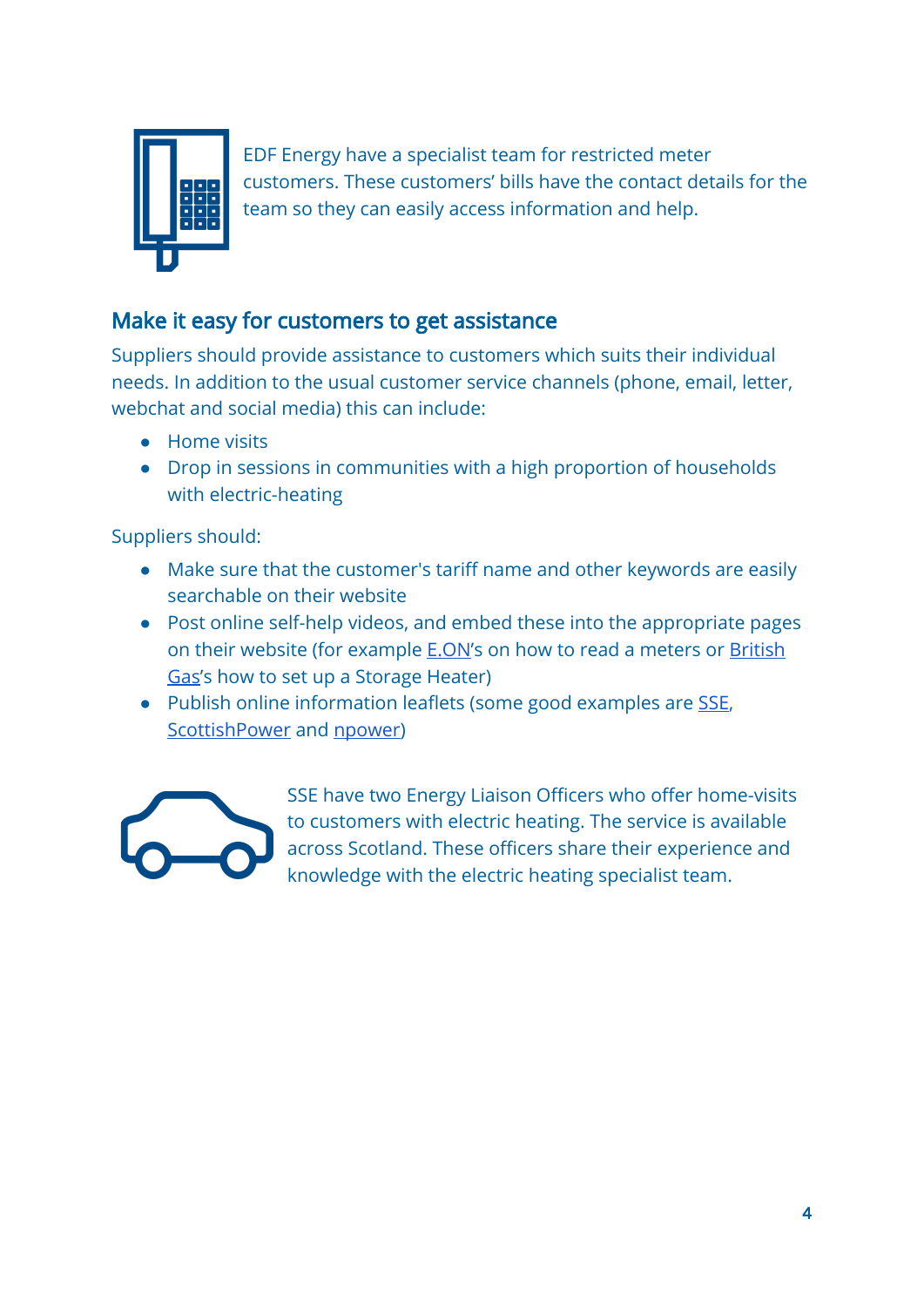# <span id="page-5-0"></span>2. Give customers clear and timely information about the remedy

Suppliers are required to include, on bills and other regular written correspondence, a statement explaining to restricted meter customers that they are now able to change their tariff and electricity supplier without having to replace their meter.

This information must be provided in in a manner designed to promote positive engagement. As such, we would expect suppliers to display this message with due prominence, and in language that is easy for customers to understand. In particular, suppliers should clearly explain that switching tariffs is an option and not a requirement.

In some cases the restricted meter tariff may no longer be available for sale. Where this applies, suppliers should make clear to customers that if they switch to another tariff they won't be able to return to the restricted meter tariff.

## Tariff information should be easily accessible

Suppliers also need to provide restricted meter customers with the following set information if they request it.<sup>7</sup>

- Meter type and MPAN
- Current tariff name and payment method
- Annual consumption details, including a breakdown of consumption by window
- Standing charges and unit rates for each consumption window
- The length of time and the hours of each consumption window,
- Contact details for the Citizens Advice consumer service

This information should also be easily accessible online, either on a public facing site or the customer's account page (depending on the information). We would expect that most of this information will also be included in bills, and could be sent in any targeted communications to customers about the remedy.

## Use clear and consistent messaging

Suppliers and third party organisations should use consistent information, including the same terminology to avoid any customer confusion, particularly for those households who are considering switching supplier.

<sup>7</sup> CMA The Energy Market [Investigation](https://assets.publishing.service.gov.uk/media/58513fb5ed915d0aeb0000a0/energy-market-restricted-meters-order-2016.pdf) (Restricted Meters) Order 2016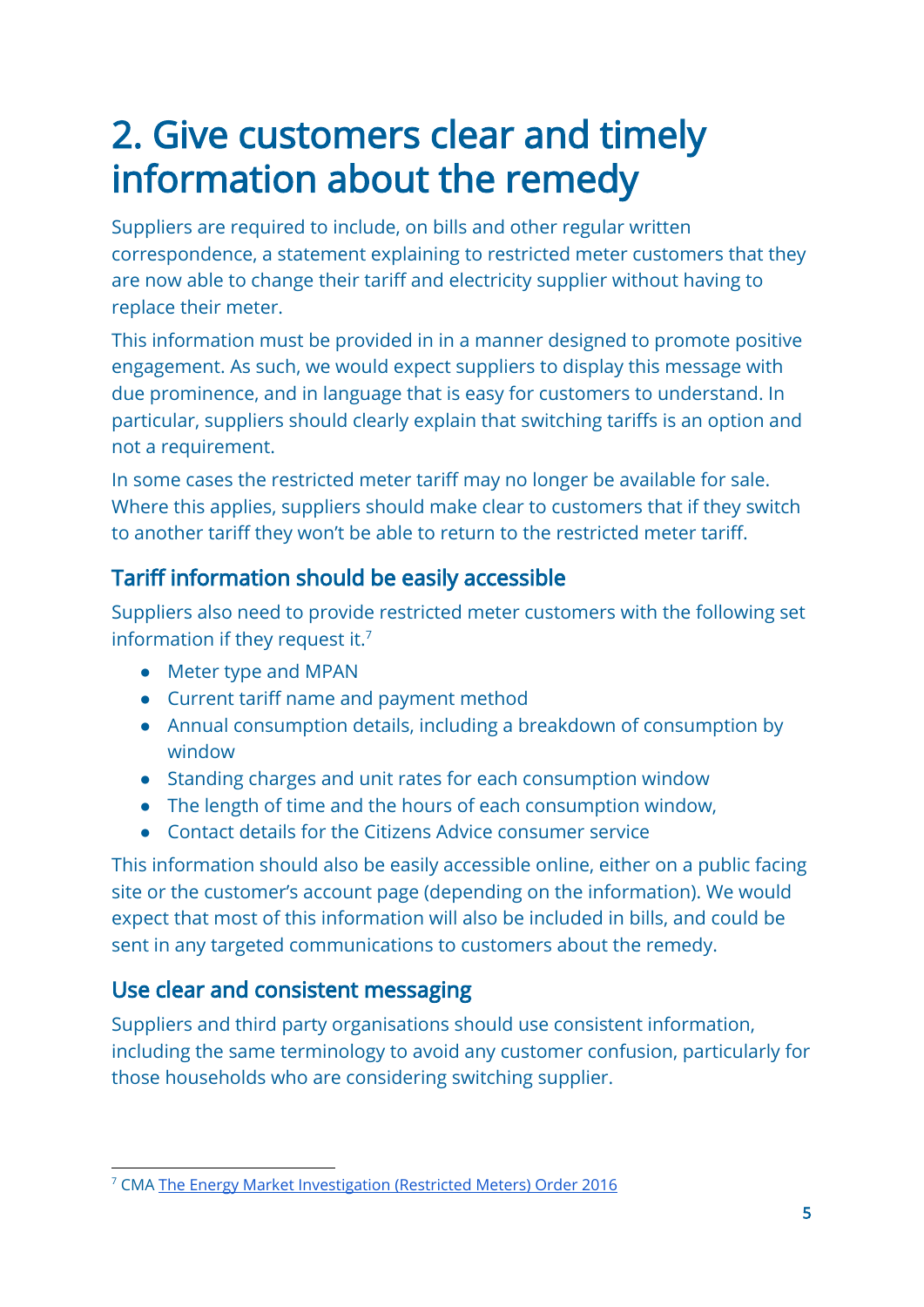For example, during our discussions with suppliers, we identified 3 different terms being used for restricted metering (restricted meters, complex meters, and restricted time meters).

Suppliers should:

- Keep terminology and jargon to a minimum
- Where possible, provide personalised information to customers, and use their preferred contact method

EDF Energy carried out customer testing to develop their communication to restricted meter customers. The company tested that it was clear and easy to understand, included useful switching information and informed customers of any barriers to switching.

# Ensure all front line staff have appropriate training

Regardless of which department they contact, customers should always be able to access correct and relevant information from their supplier. There should be a clear pathway through the customer service departments, which each frontline member of staff understands and can use.

Customers who are facing additional challenges (e.g. customers on the Priority Services Register (PSR), or who are going through a debt pathway) need tailored information for their situation. Specialist teams who serve these customers should be provided with the necessary information and help to assist them.



SSE are actively promoting their Electric Heating specialist team internally, ensuring all customer service advisors know there is a dedicated route available for electric heating customers.

## Signpost customers to more advice or help

The remedy specifies that suppliers should signpost to the relevant Citizens Advice (Citizens Advice or Citizens Advice Scotland). We suggest using;

#### *If you need independent advice*

*It's easy to get independent advice about your energy supply. The Citizens Advice consumer service gives free, confidential and impartial advice. You can get in touch*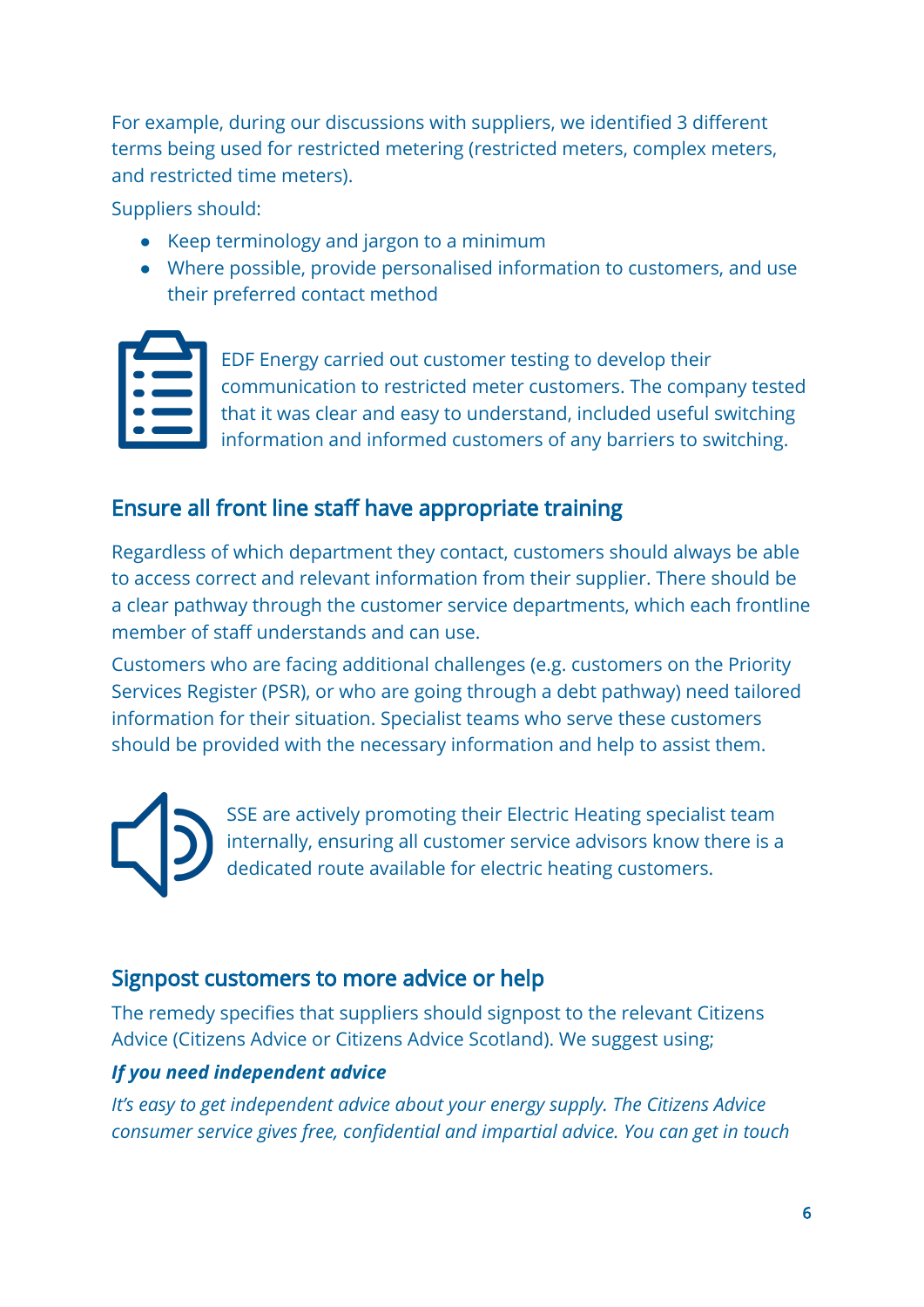*with them for advice at anytime during the complaints process. Visit: [www.citizensadvice.org.uk/energy](http://www.citizensadvice.org.uk/energy)*

*Or call the Citizens Advice consumer helpline 03454 04 05 06 (textphone 18001 03454 04 05 06) or submit a query [online](https://forms.adviceguide.org.uk/complaint_energy.aspx)*

For customers who require additional support, suppliers should continue to signpost to relevant external organisations or partners. Please refer to our good practice guide on signposting for more information<sup>8</sup>.

# <span id="page-7-0"></span>3. Apply the Informed Choices principles

Ofgem's Informed Choices principles came into effect on 23rd June 2017.<sup>9</sup> These principles should ensure customers are able to make informed choices about their tariffs. These principles place a greater responsibility on suppliers to deliver positive customer outcomes. This should mean that no restricted meter customer is left worse off as a result of poor/incomplete information or insufficient advice from suppliers.

The majority of customers with restricted meter are with their incumbent supplier<sup>10</sup>, many of these households won't have switched supplier or tariff before. It is important suppliers identify these customers and help them through the process.

Suppliers will need to provide information tailored to the specific needs of restricted meter customers. We have set out some of the considerations we expect suppliers to make in the context of these principles.

## Suppliers have clear, comprehensible and easily distinguishable tariffs

Customers need to understand their existing restricted meter tariff in order to make an informed choice about switching. This includes being aware of how to minimise the costs of their existing tariff by shifting their demand to off-peak times.

<sup>&</sup>lt;sup>8</sup> Citizens Advice Good practice guide: how energy suppliers can signpost and refer [vulnerable](https://www.citizensadvice.org.uk/Global/CitizensAdvice/Energy/Good%20practice%20guide%20FINAL.pdf) [consumers](https://www.citizensadvice.org.uk/Global/CitizensAdvice/Energy/Good%20practice%20guide%20FINAL.pdf) to the right source of help January 2017.

<sup>&</sup>lt;sup>9</sup> Ofgem - [Modification](https://www.ofgem.gov.uk/system/files/docs/2017/04/slc_25_decision_document_0.pdf) of electricity and gas supply licences to introduce five 'informed choices' principles and remove the majority of the [prescriptive](https://www.ofgem.gov.uk/system/files/docs/2017/04/slc_25_decision_document_0.pdf) sales and marketing rules. 27 April 2017

<sup>&</sup>lt;sup>10</sup> Competition and Market Authority: **Energy market [investigation](https://www.gov.uk/cma-cases/energy-market-investigation)** 2016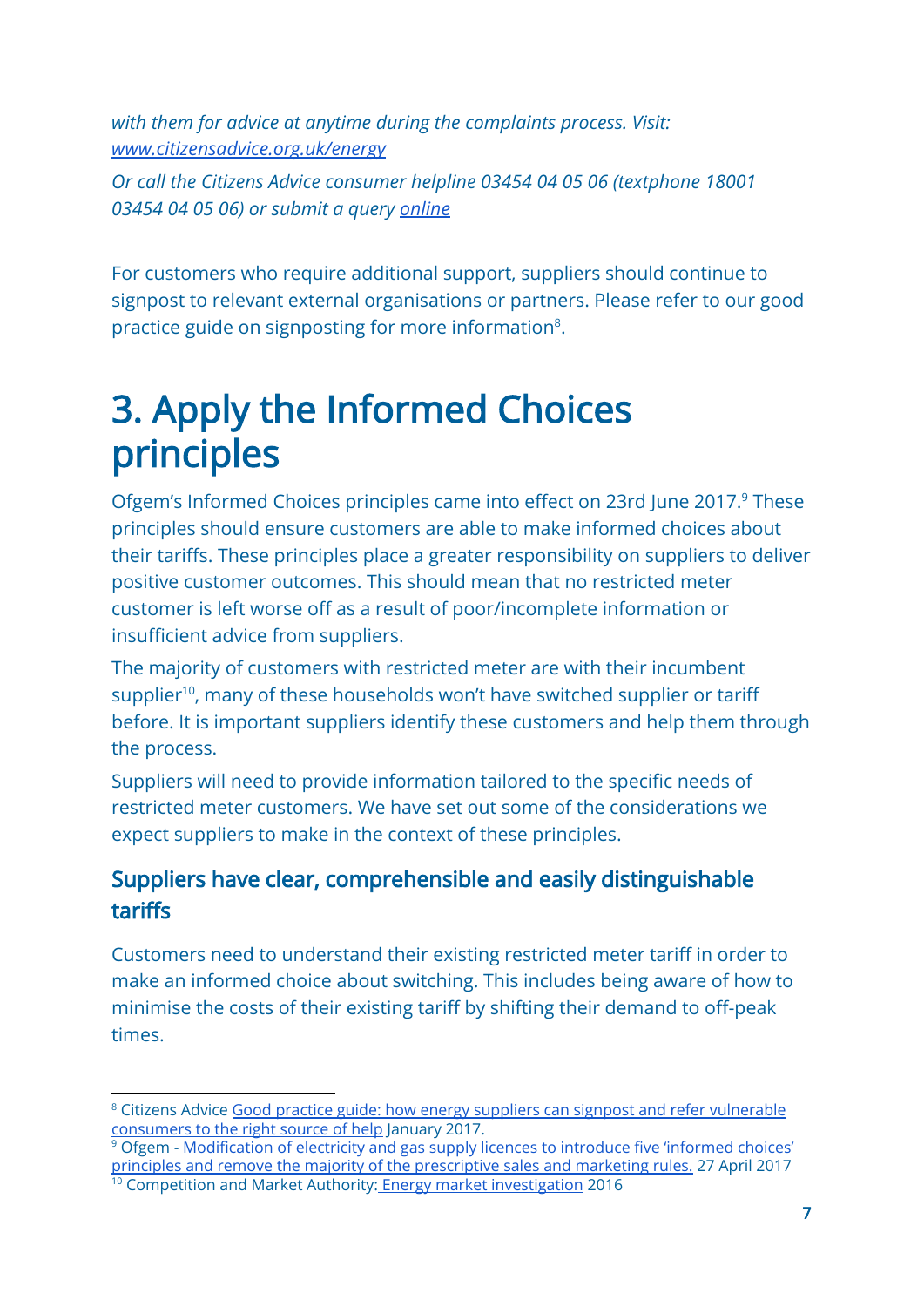Restricted meter tariffs are more complex than single rate tariffs and suppliers need to ensure that tariff information is communicated to customers in the most clear and simple way.

## Customers can easily compare and select an appropriate tariff

As part of the remedy, restricted meter customers will be given certain tariff and meter information. However, in order for customers to be able to make informed tariff choices, suppliers will also need to provide tools or assistance to help compare and choose tariffs.

## Suppliers must only recommend tariffs which are appropriate for the customers needs and preferences

Before recommending a single rate tariff, or other tariff, suppliers must have enough information about the customer's characteristics and/or preferences.

ScottishPower is considering other ways to better engage with restricted meter customers to ensure more tailored messages are provided to customers to make them aware of the additional options and what it means to them'.

# <span id="page-8-0"></span>4. Ensure customers have a choice of tariffs

## Suppliers should proactively target restricted meter customers who aren't benefiting from their tariff

Some customers on restricted meters are not utilising their existing tariff or heating system in the most effective way.<sup>11</sup> Suppliers should identify customers who aren't benefiting from restricted meter tariffs, and provide targeted advice on how to minimise their costs by making better use of their current tariff or offering support to help them move to a better tariff.

<sup>11</sup> Consumer Futures From devotees to the [disengaged.](http://webarchive.nationalarchives.gov.uk/20140522123945/http://www.consumerfutures.org.uk/files/2013/07/From-devotees-to-the-disengaged.pdf) August 2012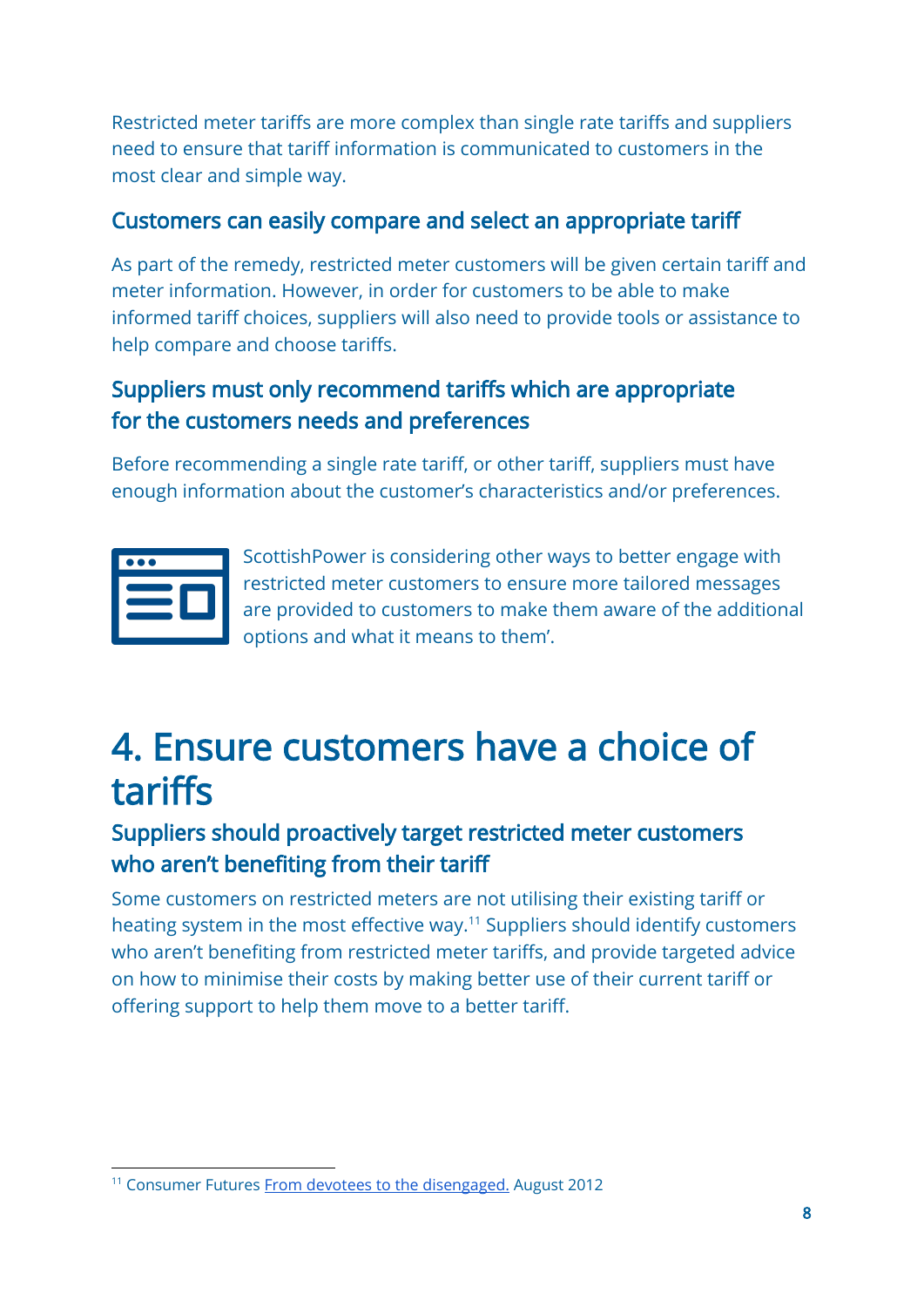SSE have identified customers who are not using their heating efficiently and are planning to proactively contact them offering extra support, prioritising those who are also identified as vulnerable, fuel poor, or in debt.

# Customers should be offered a range of tariffs

Single rate tariffs will be one option open to customers after the introduction of the remedy. However, this does not mean these customers should not also be given other choices by their supplier to ensure they can save money in other ways.

These could include offering fixed term deals for restricted meters, or allowing these customers to switch to an Economy 7/10 tariff, as well as single rate tariffs. Analysis by Citizens Advice has previously shown that expanding tariff choices to include Economy 7 would increase the benefit of the remedy to customers.<sup>12</sup>

ScottishPower offer restricted meter customers a choice of standard variable and fixed rate tariffs with no exit fees.



E.ON and British Gas are planning, or already offer, restricted meter customers a choice of Economy 7 tariffs as well single rate tariffs.

# Suppliers should allow customers to move back to their restricted meter tariff

Some customers who switch to a single rate tariff may find themselves paying more for their electricity. Suppliers should identify and contact customers whose electricity bills rise rapidly after switching to a single rate or Economy 7/10 tariff to alert them to this change.

The CMA remedy was designed to deliver positive outcomes for customers with restricted meters. Suppliers should minimise the risks of this occurring by acting in line with the informed choices principles (see above). However, where customers find themselves worse off they should be supported by their supplier to reduce their costs. This should include the option of moving back to their old

<sup>&</sup>lt;sup>12</sup>Citizens Advice Response to the CMA's [provisional](https://www.citizensadvice.org.uk/about-us/policy/policy-research-topics/energy-policy-research-and-consultation-responses/energy-consultation-responses/response-to-the-cmas-provisional-decision-on-remedies/) decision on remedies April 2016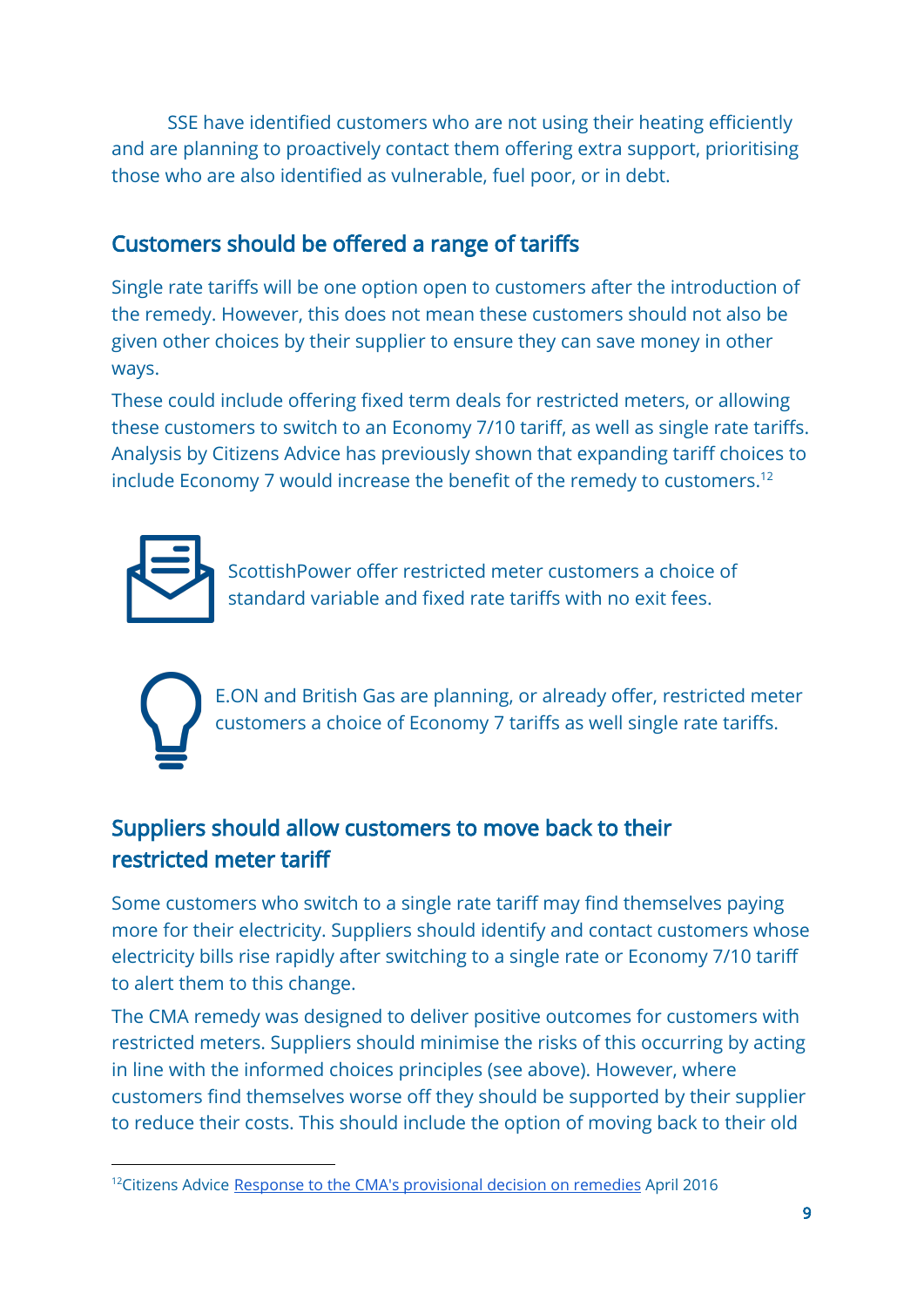restricted meter tariff (where possible), or moving to a cheaper tariff with another supplier. Exit fees should not be charged for restricted meter customers moving between tariffs within the same supplier or an associated white label. The supplier should signpost the customer to the Citizens Advice consumer service or other organisation if the customer requires further information or assistance.

# <span id="page-10-0"></span>5. Accurately bill new restricted meter customers

Households with restricted meters are more likely to be on a lower income<sup>13</sup> and are therefore less likely to be able to cope with a shock bill. Suppliers need to update their billing systems as part of the remedy to ensure they can support the many different restricted meter configurations in order to provide customers with accurate bills.

Some suppliers will manually process meter readings in order to produce accurate bills for customers, as their billing systems cannot automatically accommodate them. Suppliers must monitor customers' accounts to ensure they are kept up to date and billed accurately.

Technical reasons may delay the ability of suppliers to make some of their single rate tariffs available to restricted meter customers. The remedy allows suppliers who are unable to offer a single rate tariff to a customer, to make appropriate contractual arrangements for the tariff to be applied retrospectively.<sup>14</sup> These contractual arrangements should also be clearly explained to the customer when they sign up, in line with Ofgem's informed choices principle.

The use of this provision should be limited, and we would expect suppliers to act quickly to apply the chosen tariff. This should to ensure that customers do not over- or under-pay significantly in the meantime.

<sup>&</sup>lt;sup>13</sup> Consumer Futures From devotees to the [disengaged.](http://webarchive.nationalarchives.gov.uk/20140522123945/http://www.consumerfutures.org.uk/files/2013/07/From-devotees-to-the-disengaged.pdf) August 2012

<sup>14</sup> SLC 22G.2